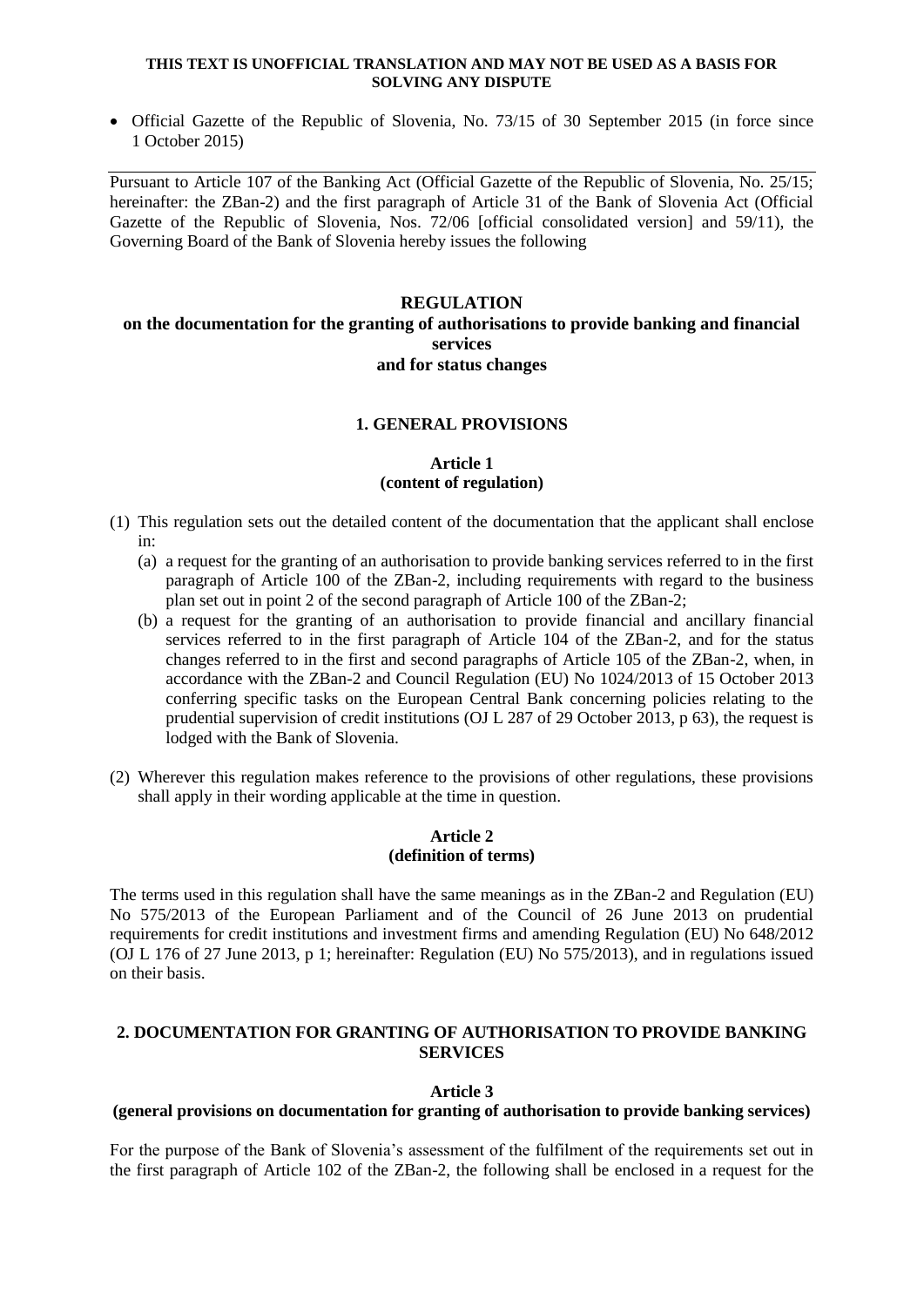granting of an authorisation to provide banking services:

- (a) general information and documentation about the applicant lodging the request for the granting of an authorisation to provide banking services,
- (b) documentation on the compliance of the bank's legal status with the provisions of Chapter 3 of the ZBan-2,
- (c) the bank's business plan for the first three years of operations, and documentation on the compliance of the internal governance arrangements with the provisions of Article 128 of the ZBan-2,
- (d) documentation on the fulfilment of other conditions.

#### **2.1 General information and documentation about applicant lodging request for granting of authorisation to provide banking services**

#### **Article 4 (general information about applicant)**

- (1) The general information and documentation about the applicant lodging the request for the granting of an authorisation to provide banking services referred to in point a) of Article 3 of this regulation shall encompass:
	- (a) an extract from the companies register or another relevant public register if the applicant is a legal person, or a photocopy of a personal identification document (identity card or passport) if the applicant is a natural person;
	- (b) the applicant's articles of association or, with regard to the legal organisational form of the applicant, another document from which the formal organisational structure is evident;
	- (c) a list of shareholders from the share register or, with regard to the legal organisational form of the applicant, other relevant evidence of its ownership structure and information about the existence of any shareholders' agreements or other links between the owners that could have a significant impact on the management of the applicant;
	- (d) the applicant's annual reports for the last two financial years containing comparable figures for the previous year;
	- (e) the auditor's reports on the annual reports for the last two financial years, if the applicant is required to audit the annual report;
	- (f) the applicant's financial statements for the current financial year if more than six months have passed since the end of the previous financial year;
	- (g) an organigram and a list of persons whose relationship with the applicant constitutes a close link, including a description of the manner of the link;
	- (h) a list of entities in which the applicant holds an equity holding, and the amount of the holding;
	- (i) the opinion of the competent supervisory authority of the third country on the applicant's operations in the last three years, if the applicant is a supervised entity established in a country that is not an EU Member State;
	- (j) information in connection with any proceedings completed against the applicant that are final in legal terms, whether administrative proceedings, civil lawsuits, proceedings in connection with other sanctions (resignation from a position, dismissal, disciplinary measures, etc.) in connection with the pursuit of economic activities, the performance of the function of a member of the management, an official receiver, a bailiff or a member of the senior management, or as the owner of the entity if the applicant is a natural person, or the aforementioned information for members of the entity's management if the applicant is a legal person.
- (2) When the applicant is the parent entity in the group, the general information and documentation referred to in the first paragraph of this article shall also encompass:
	- (a) the documentation referred to in points d), e) and f) of the first paragraph of this article on a consolidated basis;
	- (b) the information referred to in point j) of the first paragraph of this article for members of the management of entities in the group;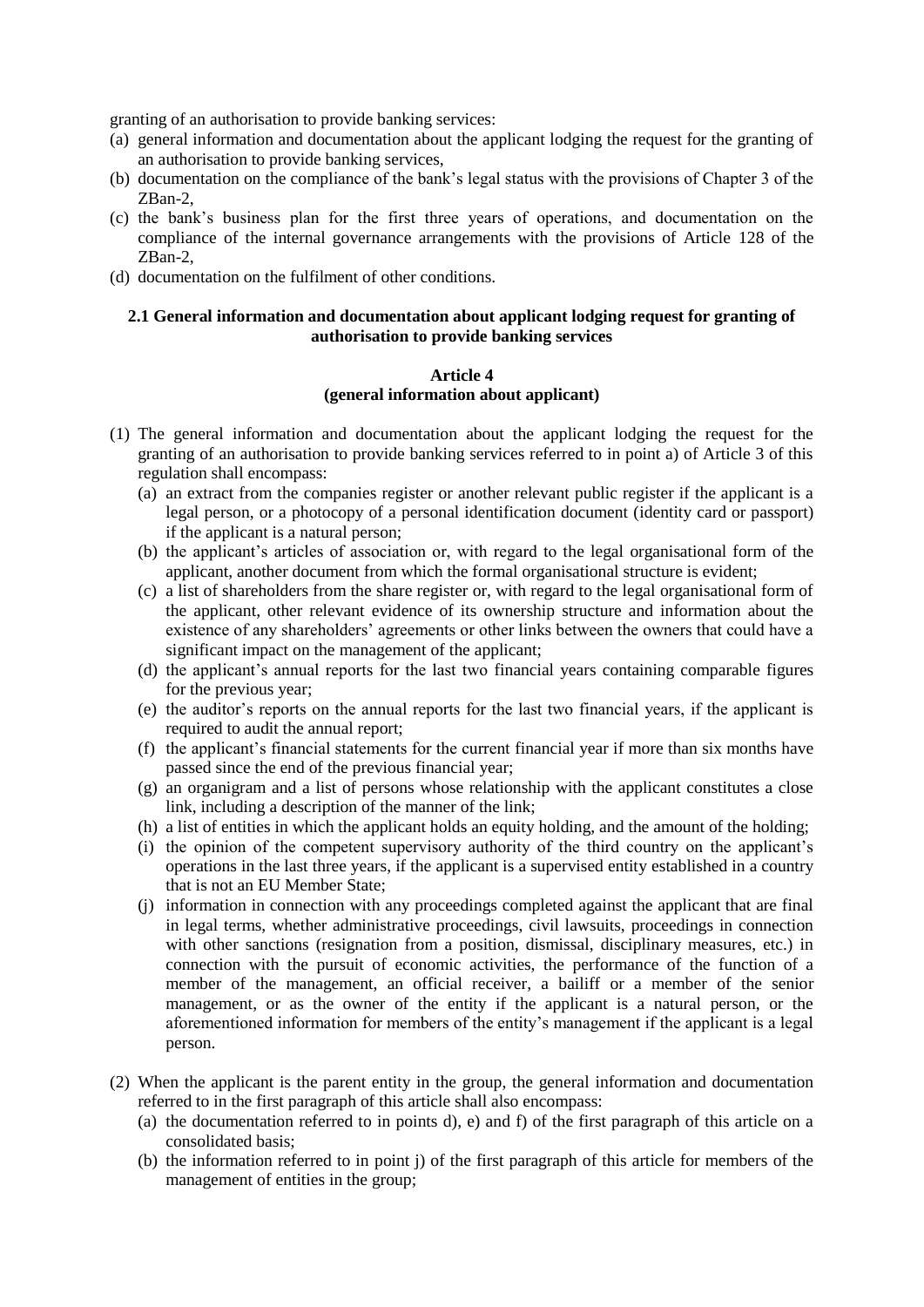- (c) a list of supervised entities in the group, with the names of the competent supervisory authorities;
- (d) a description of the business activities and any other activities engaged in by the group as a whole and by individual entities in it;
- (e) an indication of the credit assessments of the entities in the group, where they have them;
- (f) a description of the internal governance arrangements of the group, encompassing the organisational structure, risk management, internal control mechanisms, and remuneration policy in the group.

#### **2.2 Documentation on bank's legal status**

## **Article 5 (documentation on legal status)**

- (1) The documentation for assessing the compliance of a bank's legal status referred to in point (b) of Article 3 of this regulation shall encompass, in addition to the documentation referred to in points 1, 3 and 4 of the second paragraph of Article 100 of the ZBan-2, evidence that the candidates for membership of the supervisory board meet the conditions for nomination as members of the supervisory board in accordance with Article 53 of the ZBan-2.
- (2) The following constitute evidence referred to in the first paragraph of this article:
	- (a) evidence of the requisite knowledge, skills and experience of candidates for a member of the supervisory board in accordance with point 1 of the first paragraph of Article 53 of the ZBan-2, including a completed VPR questionnaire set out in Appendix 1 of the Regulation on the documentation for demonstrating fulfilment of the conditions for nomination as a member of the management body of a bank or savings bank (Official Gazette of the Republic of Slovenia, No. 73/2015) for each candidate for a member of the supervisory board;
	- (b) an extract from the criminal records or another form of evidence of the fulfilment of the conditions set out in point 2 of the first paragraph of Article 53 of the ZBan-2 for each candidate for a member of the supervisory board;
	- (c) a declaration by the candidate for a member of the supervisory board or appropriate assurances with regard to the fulfilment of the condition set out in point 3 of the first paragraph of Article 53 of the ZBan-2 for a candidate for a member of the supervisory board.

### **2.3 Business plan and documentation on internal governance arrangements**

#### **Article 6 (general)**

- (1) In addition to a detailed description of the services that the bank intends to provide referred to in the first indent of point 2 of the second paragraph of Article 100 of the ZBan-2, a bank's business plan for the first three years of operations referred to in point (c) of Article 3 of this regulation shall contain:
	- a description of the region of the provision of services and the marketing of the services;
	- a description of the bank's potential competitive advantages;
	- a financial plan, including a projection of the provision of capital adequacy.
- (2) The documentation for assessing the compliance of the internal governance arrangements referred to in point (c) of Article 3 of this regulation shall contain a description of the internal governance arrangements referred to in the second indent of point 2 of the second paragraph of Article 100 of the ZBan-2, including documentation on:
	- (a) the organisational structure;
	- (b) risk management processes;
	- (c) internal control mechanisms;
	- (d) remuneration policy and practices.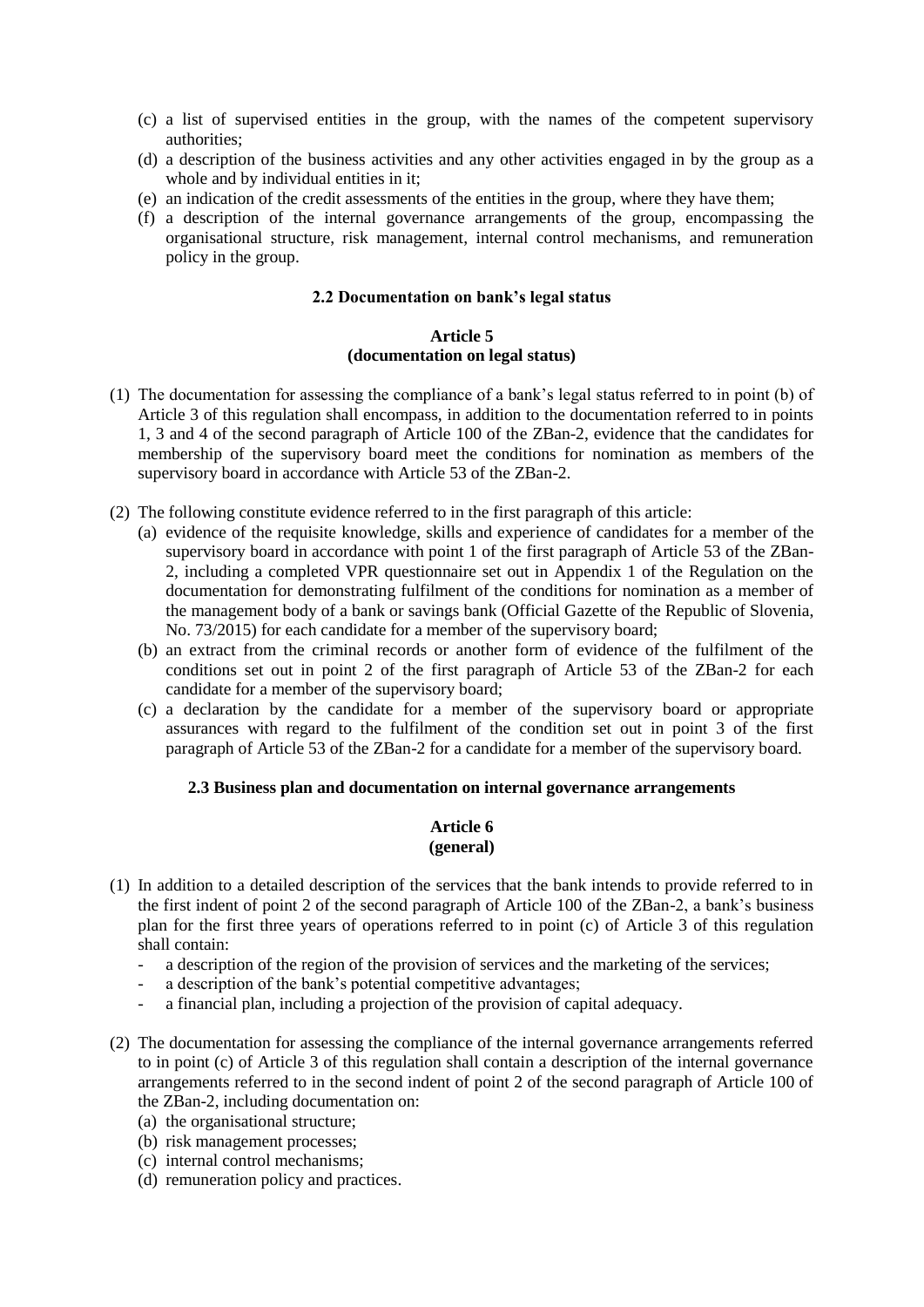# **Article 7 (documentation on organisational structure)**

The documentation for assessing the clarity of the bank's organisational structure referred to in point (a) of the second paragraph of Article 6 of this regulation shall encompass:

- (a) an organigram from which it is evident that the fundamental principles of organisation have been taken into account, including a description of the segregation of powers and responsibilities and of reporting flows between the various hierarchical and organisational levels;
- (b) rules, instructions and other acts that define the implementation of all work procedures within the framework of the provision of banking services;
- (c) documentation from which the decision-making system and the responsibility of the individuals making decisions in individual work processes within the framework of the provision of banking services are evident;
- (d) documentation from which the responsibilities of the senior management and the manner of ensuring the effective supervision of the senior management by the management board are evident;
- (e) documentation from which the policy for the prevention of conflicts of interest is evident;
- (f) documentation:
	- from which the number of employees that will provide banking services, the qualifications breakdown, and their level of professional competence are all evident,
	- that demonstrates the professional competence of key function holders;
- (g) the code of conduct for members of the management body and other employees from which the policy for acheiving high standards in the bank's corporate culture is evident.

## **Article 8 (documentation on risk management processes)**

The documentation for assessing the effectiveness of the bank's risk management processes referred to in point (b) of the second paragraph of Article 6 of this regulation shall encompass:

- (a) the concise risk statement of the management body referred to in point (f) of the first paragraph of Article 435 of Regulation (EU) No 575/2013,
- (b) the strategies and policies for taking up and managing risks referred to in Articles 5 and 6 of the Regulation on internal governance arrangements, the management body and the internal capital adequacy assessment process for banks and savings banks (Official Gazette of the Republic of Slovenia, No. 73/2015; hereinafter: the governance regulation);
- (c) a description of the risk management processes referred to in Articles 20, 21, 23 and 24 of the governance regulation;
- (d) a description of the internal reporting on risks referred to in Article 25 of the governance regulation;
- (e) the policy for the approval of new products referred to in Article 28 of the governance regulation;
- (f) the policy for the use of external parties referred to in Article 29 of the governance regulation.

### **Article 9 (documentation on internal control mechanisms)**

The documentation for assessing the appropriateness of the bank's internal control mechanisms referred to in point (c) of the second paragraph of Article 6 of this regulation shall encompass:

- (a) documentation from which the organisation of the internal control mechanisms with a description of the rules for and controls of the implementation of the bank's organisational procedures, business procedures and work procedures (hereinafter: internal controls) is evident;
- (b) documentation from which the organisation and level of functioning of the following are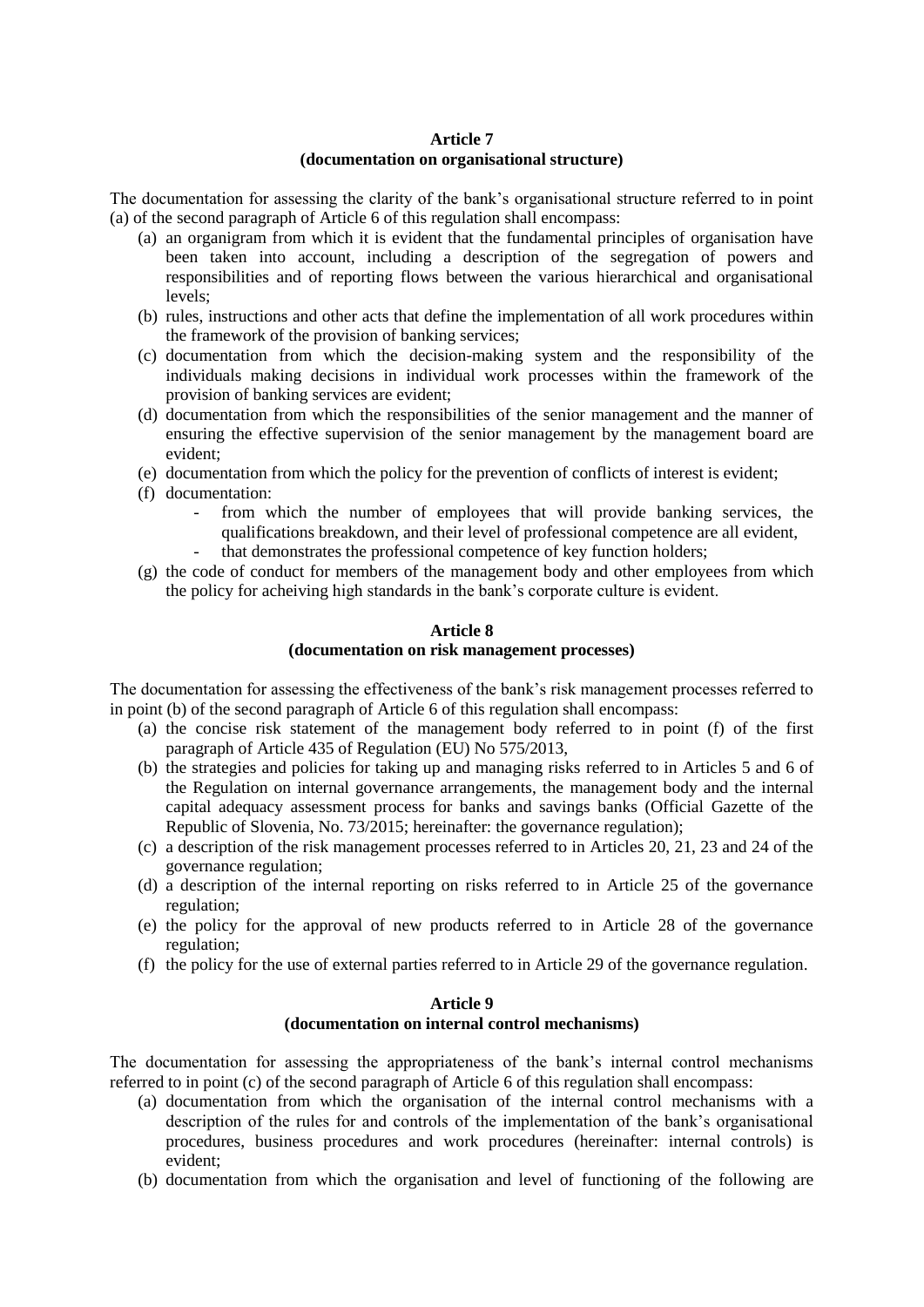evident:

- the internal audit department in all work processes within the framework of the provision of banking services, including the internal audit department's strategy and a description of internal auditing and the scope of activities over the first two years of operation in respect of individual work processes within the framework of the provision of banking services,
- the risk management function and the compliance function, including an act that sets out the purpose, importance and tasks of the particular function, the hierarchical position of the head of the particular function, and the annual plan of the particular function.

## **Article 10 (documentation on remuneration policy)**

The documentation for assessing the adequacy of the bank's remuneration policy referred to in point (d) of the second paragraph of Article 6 of this regulation shall encompass a remuneration policy referred to in the first paragraph of Article 169 of the ZBan-2 that takes account of the fundamental principles for defining remuneration policy and practices.

### **2.4 Documentation on fulfilment of other conditions**

#### **Article 11 (documentation on fulfilment of other conditions)**

The documentation for assessing the fulfilment of other conditions for the granting to the bank of an authorisation to provide banking services referred to in point 5 of the second paragraph of Article 100 of the ZBan-2 shall encompass:

- (a) contracts or other legal relationships concluded for the purpose of the provision of banking services;
- (b) documentation with regard to the level of technical equipment in the premises that allows for the safe, unimpeded implementation of business processes within the framework of the provision of banking services, and provides for the relevant segregation of individual functions of operations, and the possibility of their interconnection;
- (c) a strategy for the development of information systems, and an information systems security policy that takes account of the recommendations of the relevant standards issued by the Slovenian Institute for Standardisation or another competent authority;
- (d) documentation with regard to capacities for timely, accurate and standardised reporting to the Bank of Slovenia and other supervisory institutions.

## **3. DOCUMENTATION FOR GRANTING OF AUTHORISATION TO PROVIDE FINANCIAL AND ANCILLARY FINANCIAL SERVICES**

#### **Article 12**

### **(documentation for granting of authorisation to provide financial and ancillary financial services)**

- (1) For the assessment of the fulfilment of the requirements set out in the third paragraph of Article 104 of the ZBan-2, a bank shall enclose the documentation set out in the second paragraph of Article 104 of the ZBan-2 in the request for the granting of an authorisation to provide financial and ancillary financial services.
- (2) The provisions of Sections 2.2, 2.3 and 2.4 of this regulation shall apply *mutatis mutandis* to the documentation referred to in the first paragraph of this article.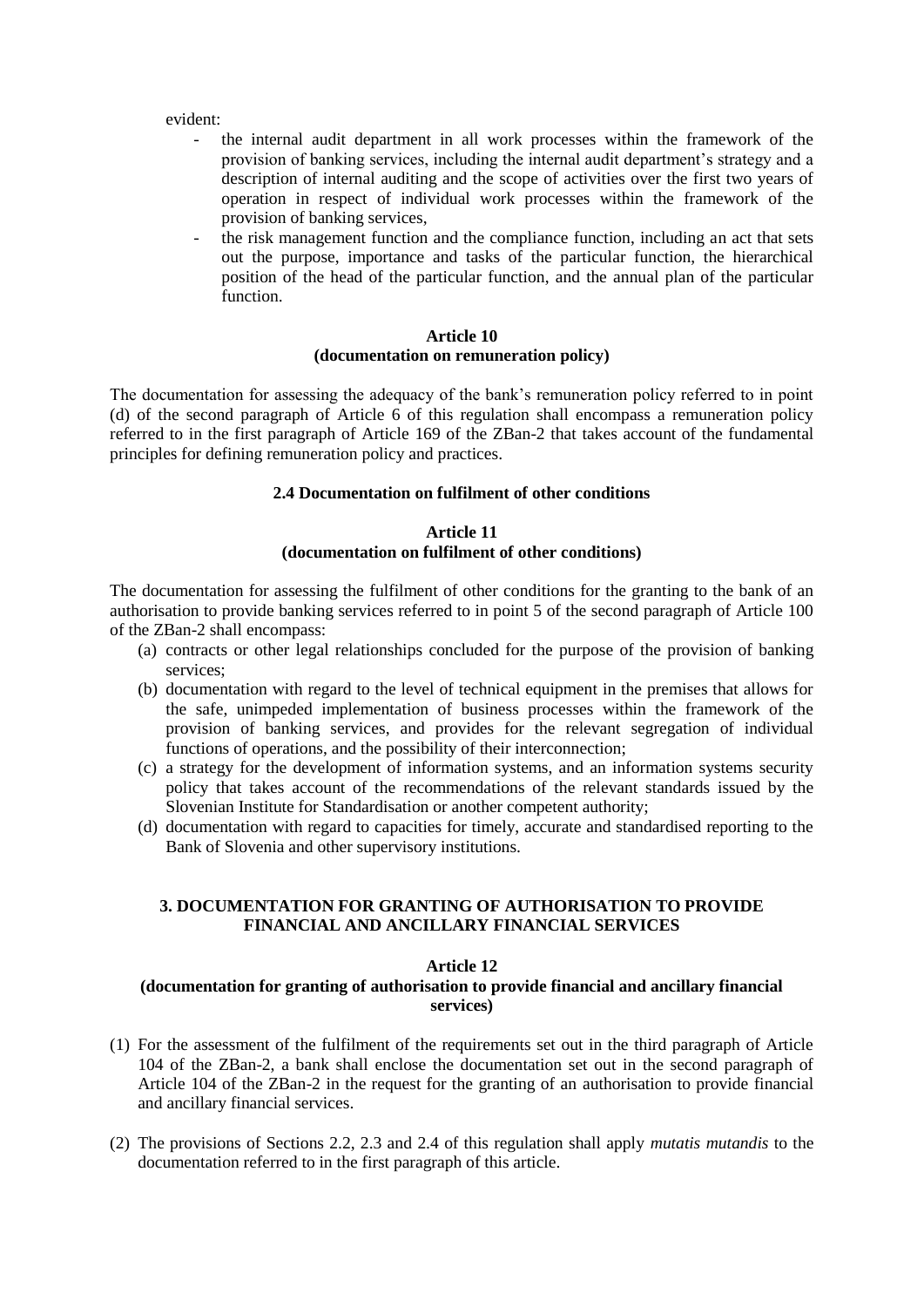(3) When the bank is lodging the request for the granting of an authorisation to provide financial and ancillary financial services simultaneously with a request for the granting of an authorisation to provide banking services, the required documentation set out in Sections 2.2 and 2.3 of this regulation shall be combined for the two authorisations, except in the parts where this is unreasonable.

### **4. DOCUMENTATION FOR GRANTING OF AUTHORISATION FOR STATUS CHANGES**

#### **Article 13**

## **(documentation for granting of authorisation for a merger - by acquisition or the formation of a new entity)**

- (1) A bank that is involved in a merger by acquisition as the acquiring entity shall enclose the documentation referred to in Section 2 of this regulation to the appropriate extent in the request for the granting of an authorisation for a merger.
- (2) A bank that is involved in a merger by acquisition as the acquired entity shall enclose the following in the request for the granting of an authorisation for a merger:
	- (a) when the acquiring entity is not a bank, documentation from which it is evident that it has ceased to provide banking services and that the existing operations in this regard have either been concluded or have been transferred to another legal person with an authorisation to provide banking services;
	- (b) when the acquiring entity is simultaneously lodging a request for the granting of an authorisation to provide banking services, the documentation referred to in Section 2 of this regulation to the appropriate extent.
- (3) A bank that is involved in a merger by formation of a new entity shall enclose the following in the request for the granting of an authorisation for a merger:
	- (a) when the acquiring entity will not be a bank, documentation from which it is evident that it has ceased to provide banking services and that the existing operations in this regard have either been concluded or have been transferred to another legal person with an authorisation to provide banking services;
	- (b) when the acquiring entity intends to provide banking services, the documentation referred to in Section 2 of this regulation to the appropriate extent.
- (4) In the case referred to in point (b) of the third paragraph of this article, the banks involved in the merger shall, on behalf of and for the account of the new entity, enclose the documentation referred to in Section 2 of this regulation in the acquiring entity's request for the granting of an authorisation to provide banking services.
- (5) In the case referred to in the fourth paragraph of this article, the required documentation referred to in point (b) of the third paragraph and in the fourth paragraph of this article shall be combined, except in the parts where this is unreasonable.

### **Article 14 (documentation for granting of authorisation for demerger)**

- (1) A bank that is involved in a demerger shall enclose the documentation referred to in Section 2 of this regulation to the appropriate extent in the request for the granting of an authorisation for a demerger.
- (2) When a new entity that will provide banking services is formed as a result of a demerger referred to in the first paragraph of this article, the bank involved in the demerger shall, on behalf of and for the account of the new entity, enclose the documentation referred to in Section 2 of this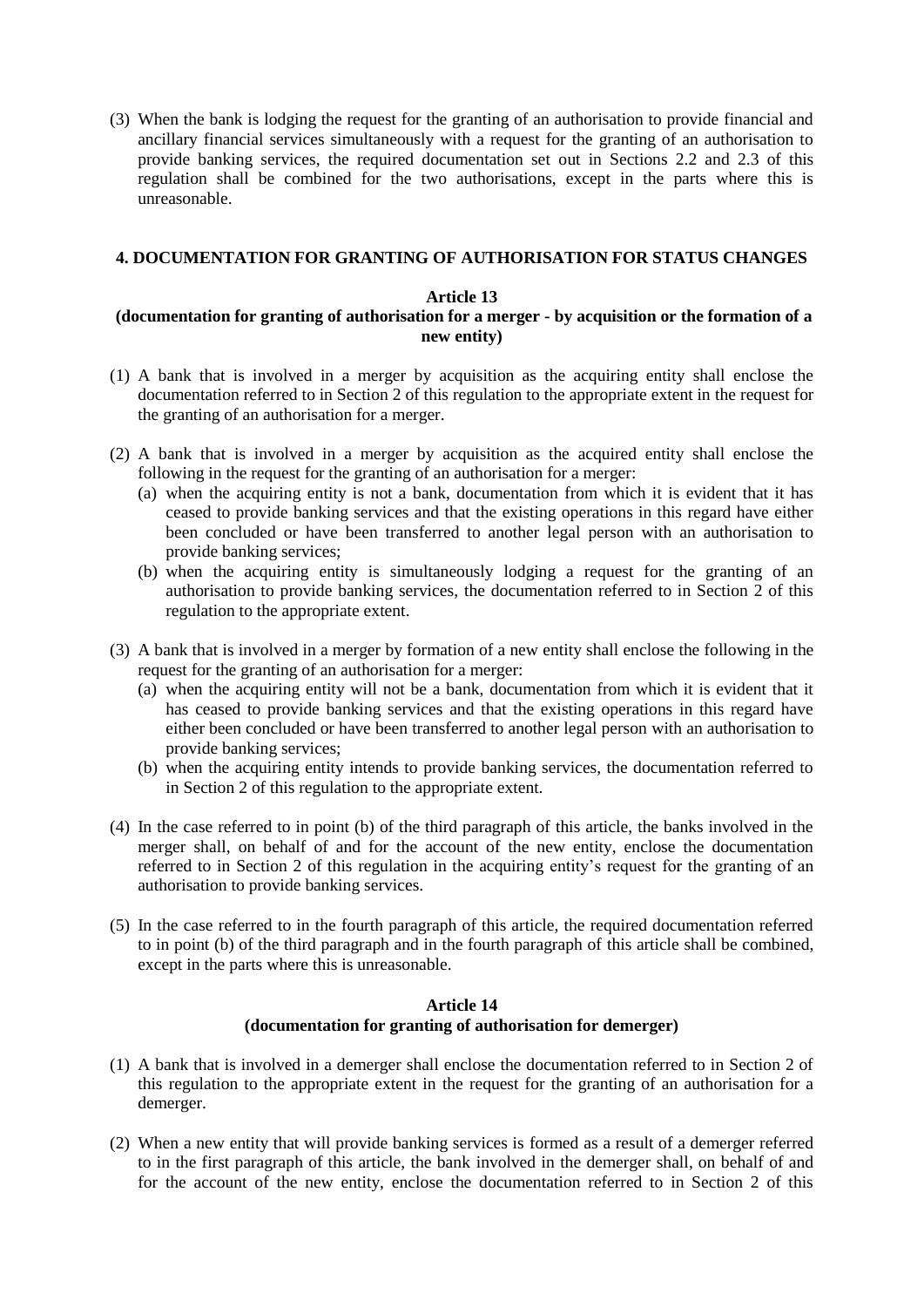regulation in the request for the granting of an authorisation to provide banking services.

### **Article 15 (documentation for granting of authorisation for other status changes)**

The provisions of this section shall apply *mutatis mutandis* to the granting of an authorisation for other status changes in which a bank is involved.

#### **Article 16 (documentation with regard to guaranteed deposits)**

- (1) In addition to the documentation referred to in Article 13 of this regulation, documentation from which it is evident that investors will be appropriately informed of their rights in the event of the deposit guarantee limit being surpassed as a result of the acquisition shall also be enclosed in the request for the granting of an authorisation for a merger by a bank that is involved in a merger by acquisition as the acquiring entity.
- (2) In addition to the documentation referred to in Article 13 of this regulation, documentation from which it is evident that investors will be appropriately informed of their rights in the event of the deposit guarantee limit being surpassed as a result of the merger shall also be enclosed in the request for the granting of an authorisation for a merger by banks that are involved in a merger by formation of a new entity.

### **6. IDENTIFICATION OF BANK BY SIGN AND LABEL**

## **Article 18 (sign and LABEL)**

- (1) (1) Together with the decision on the granting of an authorisation to provide banking services, the Bank of Slovenia shall deliver to the bank a sign with the inscription "Banka Slovenije, Dovoljenje za opravljanje bančnih storitev" (Bank of Slovenia, authorisation to provide banking services) for the bank's registered office, and one label with the inscription "Banka Slovenije, Dovoljenje za opravljanje bančnih storitev" for each of its retail units on the basis of a submitted list. The bank shall request that the Bank of Slovenia issue a new label whenever a new retail unit is opened. When the bank's operations have been wound up, it shall return the sign and the labels.
- (2) Should a label be destroyed during replacement, the bank shall appoint a commission to compile an official record thereof. The bank shall send the official record to the Bank of Slovenia, or shall return the destroyed label.
- (3) The Bank of Slovenia shall deliver signs and labels with bilingual inscriptions (in Slovene and Italian or Slovene and Hungarian) to a bank that makes an explicit request for such.
- (4) (3) The content and form of the sign and the label referred to the first paragraph of this article shall be set out by the Bank of Slovenia via a regulation.

# **7. FINAL PROVISIONS**

### **Article 19 (cessation of application of regulation)**